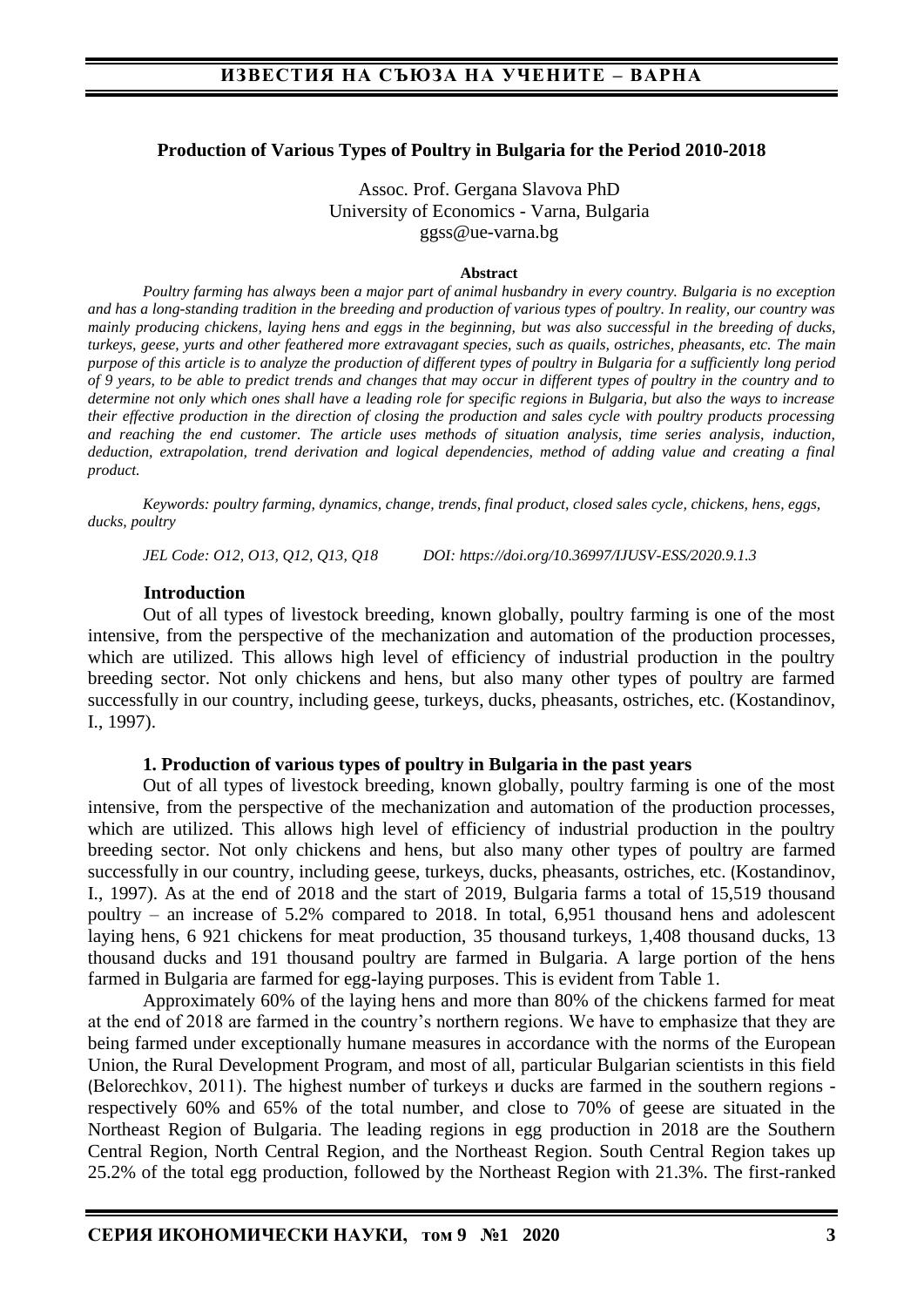## **IZVESTIA JOURNAL OF THE UNION OF SCIENTISTS - VARNA**

regions for production of chicken eggs for consumption in the country is South Central Region over the course of the period of analysis – with 29.4%, followed by the North Central Region with 24.1% and by the Northeast Region – with 21.5%.

| <b>District</b>       | <b>Eggs from</b> | Other eggs | <b>Total number</b> | <b>Change</b> |
|-----------------------|------------------|------------|---------------------|---------------|
|                       | hens             |            | of eggs             | 2018/2017     |
| Northwest             | 11963            | 589        | 120,219             | $-3,8%$       |
| <b>North Central</b>  | 325,672          | 1,621      | 327,293             | 6.0%          |
| Northeast             | 275,763          | 729        | 276,492             | $-15,5%$      |
| Southeast             | 165,201          | 4,773      | 169,974             | $-7,9%$       |
| Southwest             | 65,720           | 11,014     | 76,734              | 6.8%          |
| <b>South Central</b>  | 321,588          | 6,125      | 327,713             | 6.1%          |
| Total for the country | 1,273,574        | 24,851     | 1,298,425           | $-2,1%$       |

Table 1. Production of eggs in 2018, distributed into planning regions, in thousands

*Source: Ministry of Agriculture, Food and Forestry, "Agricultural Statistics" department, Agrarian Report for the year 2019*

In table 2 herein below, we can analyze the production of poultry for the full territory of the country. Out of all poultry farmed in the country for the full period of analysis, the share of laying hens and young pullets is the highest, followed by chickens farmed for meat, and to a much lower degree – by the ducks. Turkeys, geese, quails, pheasants, and other poultry are farmed at much lower and insignificant quantities in Bulgaria.

| Year | Laying<br>hens and<br>young | chickens<br>farmed for<br>meat | <b>Laying hens</b><br>and chickens<br>in total | <b>Turke</b><br>ys | <b>Ducks</b> | <b>Geese</b> | <b>Other</b><br>poultry | <b>Poultry</b><br>in total |
|------|-----------------------------|--------------------------------|------------------------------------------------|--------------------|--------------|--------------|-------------------------|----------------------------|
| 2010 | 7,800                       | 6,263                          | 14,063                                         | 158                | 1,628        | 56           | 29                      | 15,934                     |
| 2011 | 6,627                       | 6,522                          | 13,150                                         | 84                 | 1,343        | 50           | 29                      | 14,656                     |
| 2012 | 6,338                       | 7,499                          | 13,837                                         | 47                 | 1,297        | 26           | 53                      | 15,260                     |
| 2013 | 6,592                       | 5,074                          | 11,665                                         | 43                 | 1,440        | 23           | 42                      | 13,213                     |
| 2014 | 6,815                       | 6,155                          | 12,970                                         | 45                 | 1,517        | 21           | 56                      | 14,609                     |
| 2015 | 6,980                       | 7,278                          | 14,258                                         | 28                 | 1,229        | 16           | 69                      | 15,600                     |
| 2016 | 7,158                       | 5,290                          | 12,448                                         | 32                 | 1,128        | 17           | 75                      | 13,700                     |
| 2017 | 6,898                       | 5,966                          | 12,864                                         | 30                 | 1,666        | 16           | 180                     | 14,756                     |
| 2018 | 6,951                       | 6,921                          | 13,872                                         | 35                 | 1,408        | 13           | 191                     | 15,519                     |

Table 2. Farming of poultry in Bulgaria for the period 2010-2018

*Source: Ministry of Agriculture, Food and Forestry, "Agricultural Statistics" department, Agrarian Reports for the period from 2010 to 2019.*

#### **2. Production by species of poultry and regions**

It is important to note that this statistics varies from different country regions, for example the Northeast Region has the highest level of production for geese compared to all other regions in Bulgaria, but despite this fact, the main production for this region is poultry farming and poultry raising - hens for eggs, egg-laying hens and chickens (Rangelov et al., 2010). One of the largest poultry farms is situated in Donchevo village, Dobrich district - "Yaitsa i Ptitsi-Zora, Donchevo village". The next figure presents the farmed laying hens and shows their dynamic variation over the full analyzed period. A linear equation has been presented, which details their dynamic change, which suggests that the fluctuations and amplitudes in the production are small and insignificant.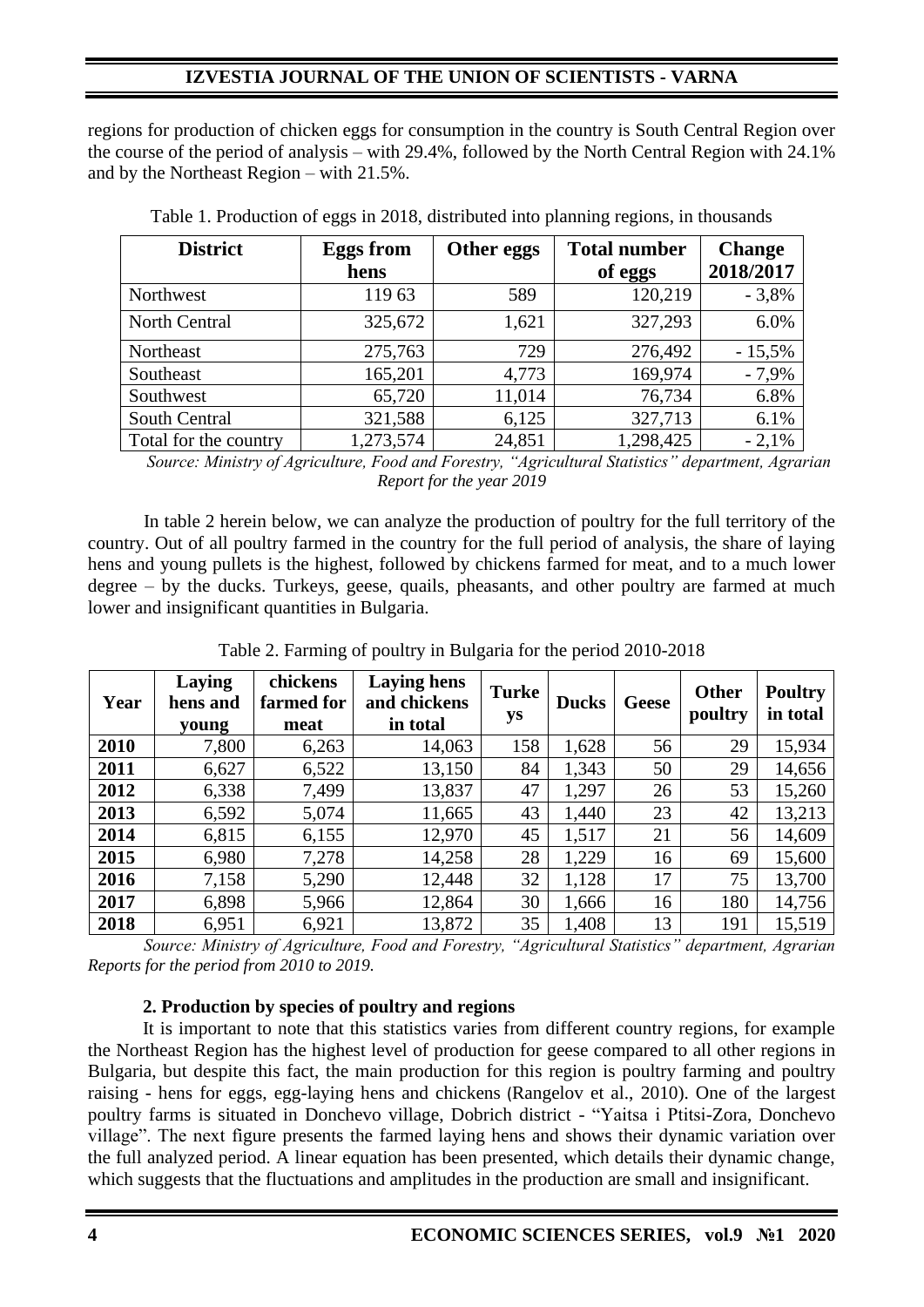

Figure 1. Dynamics in the farming of laying hens and young poultry in Bulgaria for the period 2010-2018.

Amplitude fluctuations and dynamic changes in farming chickens for meat are much more significant. This is evident from the second figure below. The explanation for the higher level of dynamics in their production is based on the fact that new companies are introduced in the sector, some of which are related to major German and French companies. A good example for a company of this type is "Pilko" OOD – Razgrad. It creates franchise relationships with part of the producers of poultry meat in Northern Bulgaria (in the region from Pleven to Varna), and supplies feed and everything they need to farm the chickens to those producers. The sole issue is that due to the faster drive for reproduction, chickens receive a lot of vaccines and growth hormones, which not only provide them rapid development, but immediate and unhealthy growth.



Figure 2. Dynamics in the farming of chickens for meat in Bulgaria for the period 2010- 2018 in thousands of chickens

Figure two shows that the trend in farming chickens is ascending and is described in the most precise manner with a linear equation, and the stochastic error is very low. Figure three presents the dynamics in changing the farming and production of turkeys in the country for the analyzed period. Unlike the first two figures, the trend here is of extreme decrease, and only at the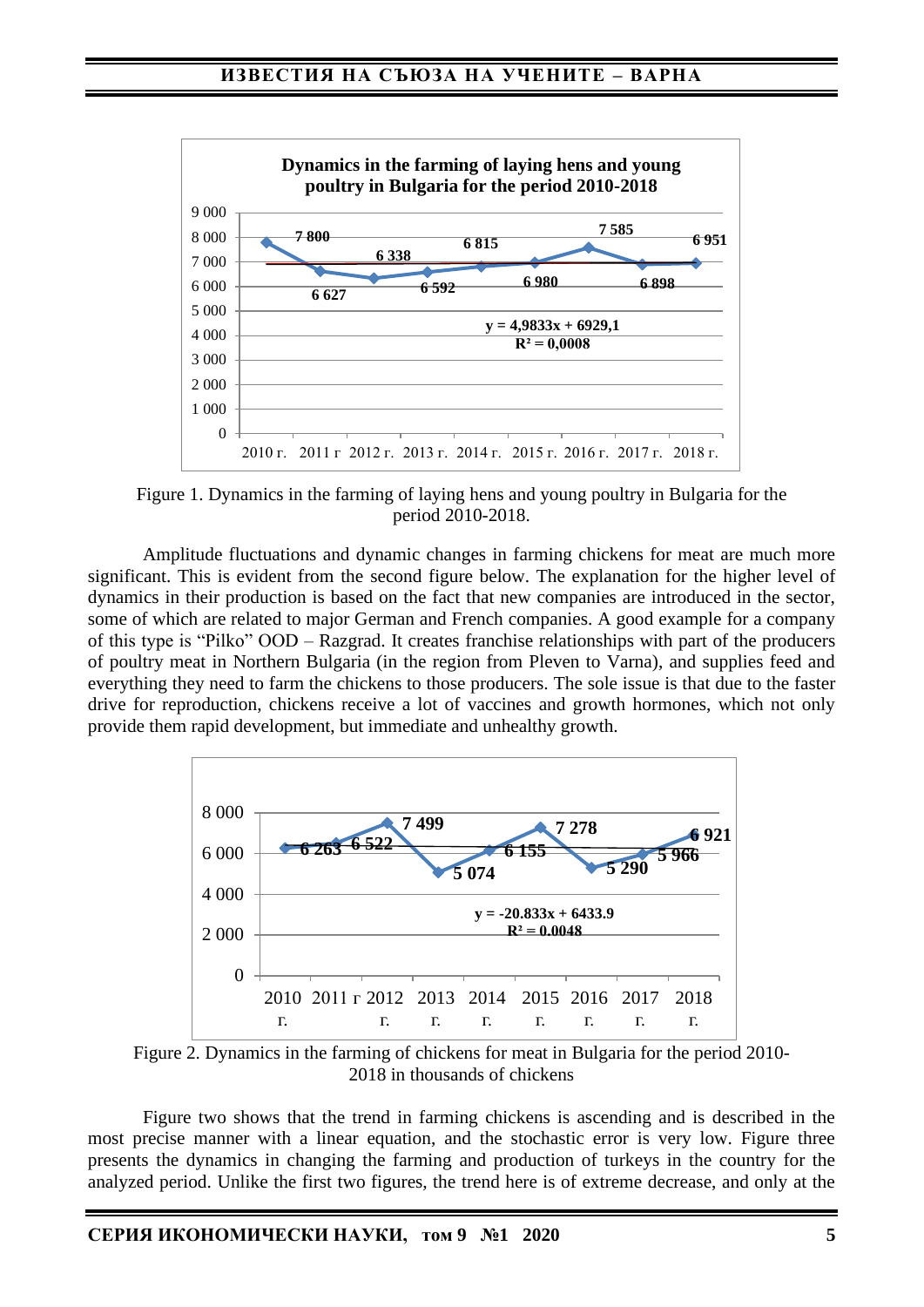## **IZVESTIA JOURNAL OF THE UNION OF SCIENTISTS - VARNA**

end of the period of analysis, an amplitude oscillation occurs, which points towards a slight increase. Farming turkeys is a more labor-intensive and less mechanized process; therefore, their production is much less developed in our country. It is expected to have low levels of change in follow-up future periods.



Figure 3. Dynamics in the farming of turkeys in thousands of birds in Bulgaria for the period 2010-2018

Unlike turkeys, the ducks farmed in Bulgaria as another type of main bird farming activity over the period of analysis has shown a much higher growth of production, and a much lower degree of dynamic changes, and in 2017-2018 the output has reached a peak of sorts, and has reached a degree higher than at the start of the period of analysis, and their dynamic change is best described with a linear equation.



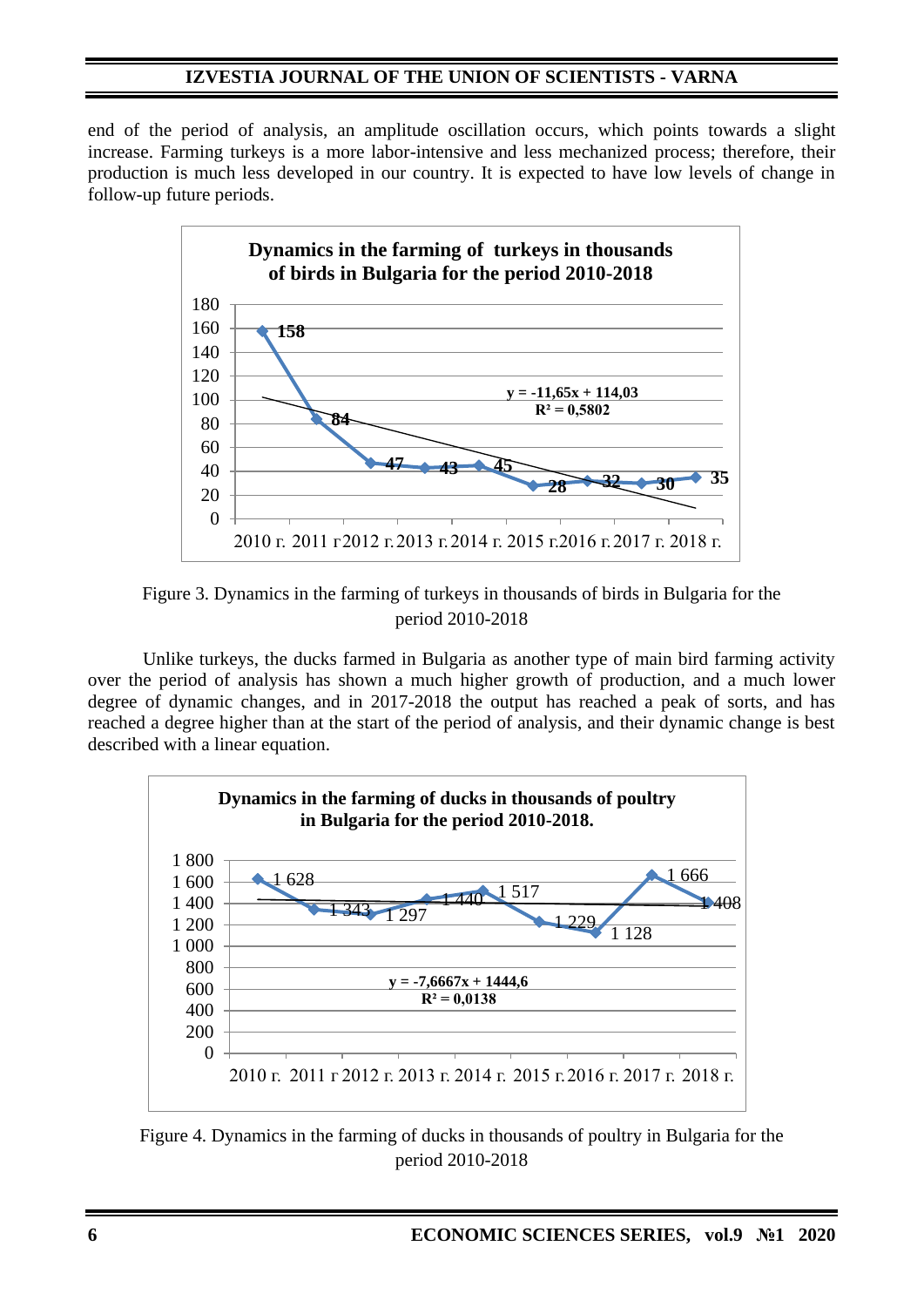## **ИЗВЕСТИЯ НА СЪЮЗА НА УЧЕНИТЕ – ВАРНА**

The figure below showcases the changes in geese farming in Bulgaria for the nine-year period of analysis. The fact of a marked downward trend is very pronounced, which is explained by their more labor-intensive and not as highly automated production. Farming of geese, mostly for goose liver in Bulgaria requires serious capital investment, good labor force, excellent knowledge, and intensified veterinary medicine supervision. Therefore, the downward trend in the production of goose meat and goose liver in our country is not an unusual, but is also not a desired outcome, as this is one of the best opportunities for exporting gourmet meat and processed gourmet meat products outside of the territory of our country. The dynamic change in in the production of goose meat for the period of analysis is again best described with a linear equation, and unfortunately designates trends of ever-decreasing level of production of this gourmet type of meat in Bulgaria.



Figure 5. Dynamics in the farming of geese in thousands of poultry in Bulgaria for the period 2010-2018

When discussing the development of the poultry farming sector and the dynamic change of the main types of bird farms in our country, we cannot ignore a fact that would be strongly emphasized during the third programming period of the Rural Development Program. It connects to the idea of adding value to the produced agrarian material, in this case the meat output from different types of poultry could be processed and offered to end customers as a finished food product, ready for consumption. We can showcase good examples of this in particular companies from the Northeast Region of the country. One of those examples is Poultry farm "Zora" AD - Donchevo village, which farms chickens and laying hens for eggs, but also creates egg mélange and other processed products, necessary for the food industry. Other very good examples are: Guzher Commerce EOOD, town of Popovo, sole trader "Vasil Ivanov-Shans 61" - Fattening of ducks, Varna district, Ptitseklanitsa AD-Dobrich, "Nasto-Pet" EOOD-town of Dobrich, farming of ducks and production of high-quality duck products from fattened ducks - Mular. The products which are produced by this company are predominantly gourmet products. As an example, we can showcase boiled chicken fillet, cold turkey fillet, duck breast fillet, smoked duck leg, duck liver pate and meat, and a series of other gourmet products, which are designated for consumers both on the domestic and on the foreign markets.

Adding value is in the form of processing the poultry meat material and the output is end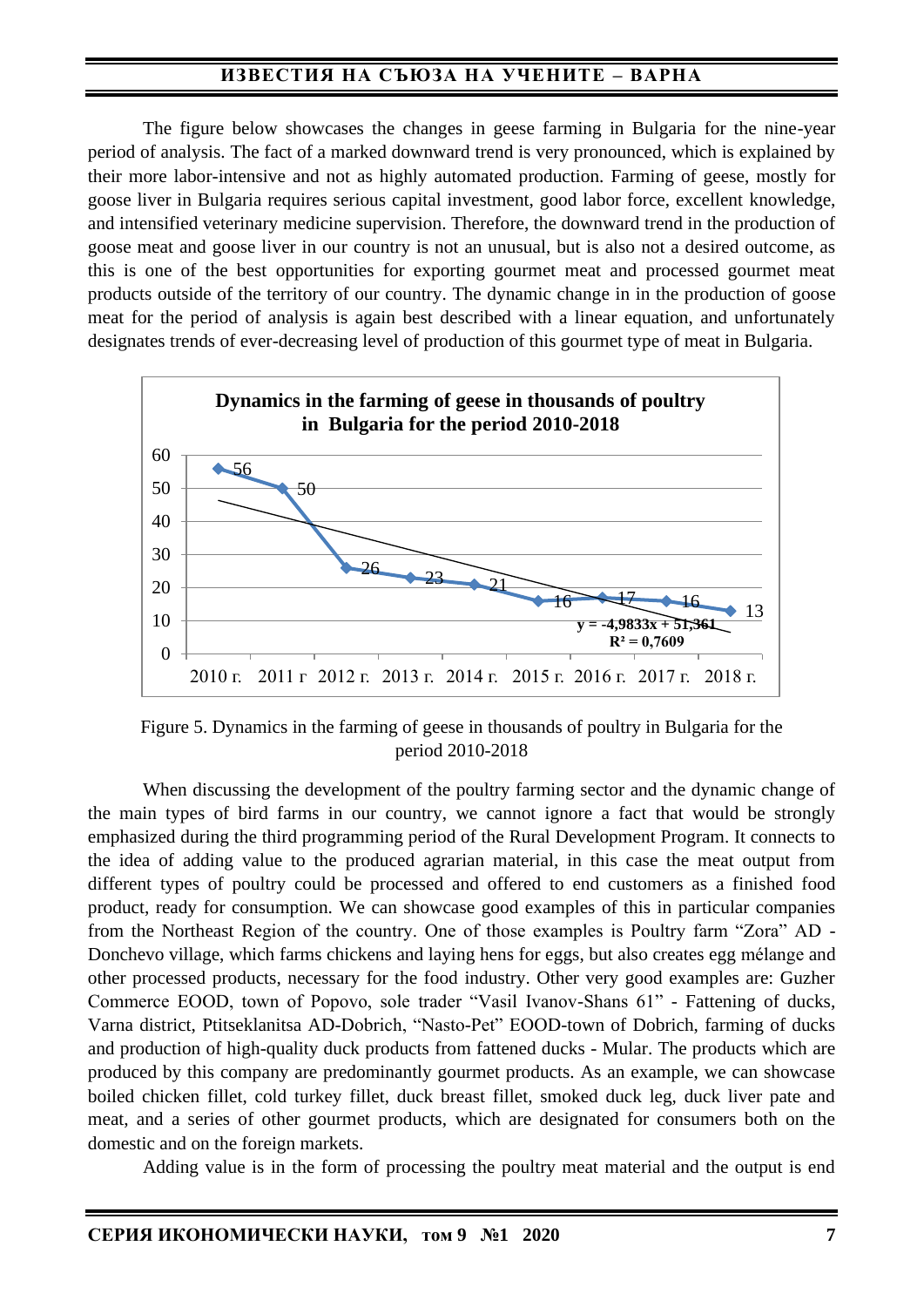## **IZVESTIA JOURNAL OF THE UNION OF SCIENTISTS - VARNA**

products for consumers of poultry gourmet products. Such products may be, for example: short and long shelf life sausages, produced by poultry meat, including: sausages, debarcini, salami, also raw and boiled smoked fillets and other gourmet foods, production of pates and other chicken, duck and geese half-finished products, stipulated for the producers of poultry meat. The end product not only adds value and helps the producer get a higher profit margin, but it also adds value to the improved technologies used in the production process and the applied product and technological innovations. Creating specialized company stores is also a good option for reaching the end client and, to the extent possible, eliminating the role of the middleman companies, which do not allow producers in the country to realize sufficient profit margins from their farming poultry work in Bulgaria.

### **Conclusion**

The completed general dynamic analysis of the development of poultry farming in Bulgaria over the course of the last nine years has shown that the highest rate of increase is the rate of farmed laying hens, chickens for meat and ducks. It has been established that the particular types of productions have an established trend toward preserving the respective increase or decrease in different types of poultry farming. In the production of chickens and laying hens, for example, we observe a permanent upward trend, whereas the farming of geese and ducks, we have a downward trend, and this development is expected to be preserved over the course of the next two years. All examples of good practices, showcased in the article, indicate that the Bulgarian producers have realized that poultry farming is only the first main part of their business, but it is also not sufficient. Therefore, production of processed poultry products in our country, in our opinion, is the main way in the future to make this sector be more stable and less dynamically variable, compared to the changes in the environment. The production of an end product, implementing by encompassing the production and the sales cycle and reaching end clients directly, will allow the realization of this goal in the future.

### **References**

- 1. Belorechkov, D., 2011, Humane treatment in raising broiler chickens, publishing house "Enovche" S., page 32
- 2. Kostandinov, I., 1997, "Album of family farms for poultry farming and poultry breeds farmed in Bulgaria, Agricultural Sciences, publishing house Pensoft, S., pages 34-36
- 3. Rangelov, A., Ivanov, I., 2010, Intensive and free-range farming of turkeys, hens and broilers for eggs and meat, publishing house "Enovche", S., page 23-29
- 4. Ministry of Agriculture, Food and Forestry, "Agrarian Statistics" Department, Agrarian Reports from 2010 - https://www.mzh.government.bg/bg/politiki-i-programi/otcheti-i-dokladi/agrarendoklad/01.09.2020/
- 5. Ministry of Agriculture, Food and Forestry, "Agrarian Statistics" Department, Agrarian Reports from 2011- https://www.mzh.government.bg/bg/politiki-i-programi/otcheti-i-dokladi/agrarendoklad/01.09.2020/
- 6. Ministry of Agriculture, Food and Forestry, "Agrarian Statistics" Department, Agrarian Reports from 2012- https://www.mzh.government.bg/bg/politiki-i-programi/otcheti-i-dokladi/agrarendoklad/01.09.2020/
- 7. Ministry of Agriculture, Food and Forestry, "Agrarian Statistics" Department, Agrarian Reports from 2013- https://www.mzh.government.bg/bg/politiki-i-programi/otcheti-i-dokladi/agrarendoklad/01.09.2020/